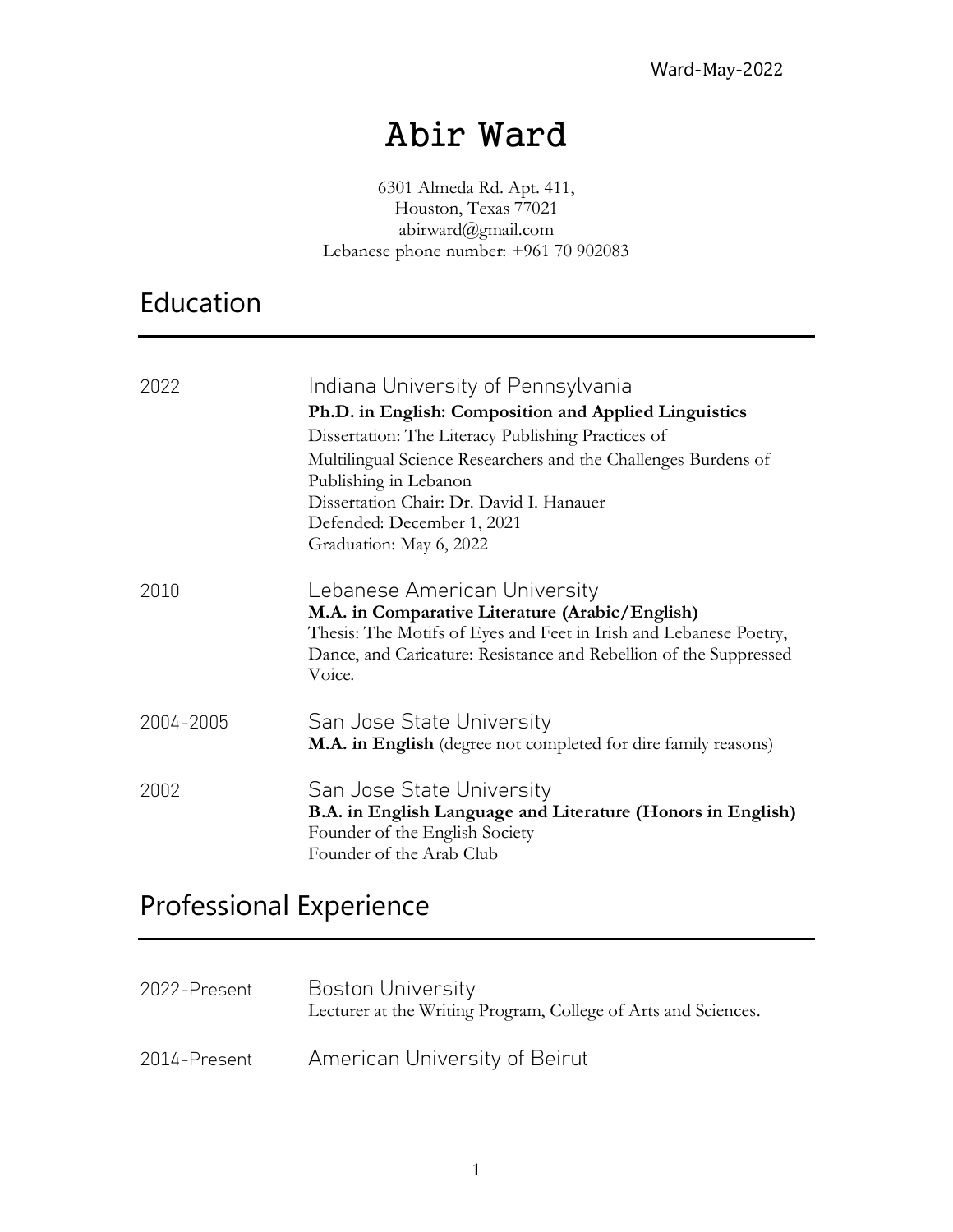|              | Full-time Instructor: Composition, technical and academic writing,<br>executive communication, and English for international business. At<br>the Department of English and the Olayan School of Business. |
|--------------|-----------------------------------------------------------------------------------------------------------------------------------------------------------------------------------------------------------|
| 2007-Present | Ward4Words<br>Speech writing and speech delivery coach<br>Reviewer, editor, copywriter, copyeditor, and technical writer                                                                                  |
| 2013-2014    | Solidére<br>Business English instructor                                                                                                                                                                   |
| 2013-2014    | American University of Beirut<br>University Preparatory Program. SAT mechanics instructor                                                                                                                 |
| 2007-2014    | Lebanese American University<br>English language, world literature, rhetoric, and public speaking,<br>instructor.                                                                                         |
| 2000-2004    | San Jose State University<br>Teaching Assistant to Dr. Linda Mitchell                                                                                                                                     |

## Research Publications

| Bhuyian, N., Ward, A. (2022)                                  | Dissertating in the Midst of Multiple Crises: A<br>Collaborative Autoethnography of Two Transnational Doctoral<br>Students. $*(\text{In press})$                                                                                                                                                          |
|---------------------------------------------------------------|-----------------------------------------------------------------------------------------------------------------------------------------------------------------------------------------------------------------------------------------------------------------------------------------------------------|
| Beydoun, A. et al. (2021)                                     | Affirmative Action: Genuine Inclusion or the Ultimate Hollywood<br>Camera Trick. * (Under review)                                                                                                                                                                                                         |
| Ward, A. (2020)                                               | Learning ownership through the use of photovoice in the production<br>of an academic reader. In C. Chen & L. Wilkes (Eds.), The Proceedings<br>of the Annual Computers and Writing Conference 2019 (pp. 57-69). Fort<br>Collins, Colorado: The WAC Clearinghouse. doi: 10.37514/PCW-<br>B.2020.1039.2.05* |
| $M_{\text{end}}$ $\Lambda$ $(\Lambda_{\text{start}}$ $\Omega$ |                                                                                                                                                                                                                                                                                                           |

Ward, A. (August 2020)

Social justice pedagogy: Crossing the borders of self and language-

<sup>\*</sup>Double blind peer reviewed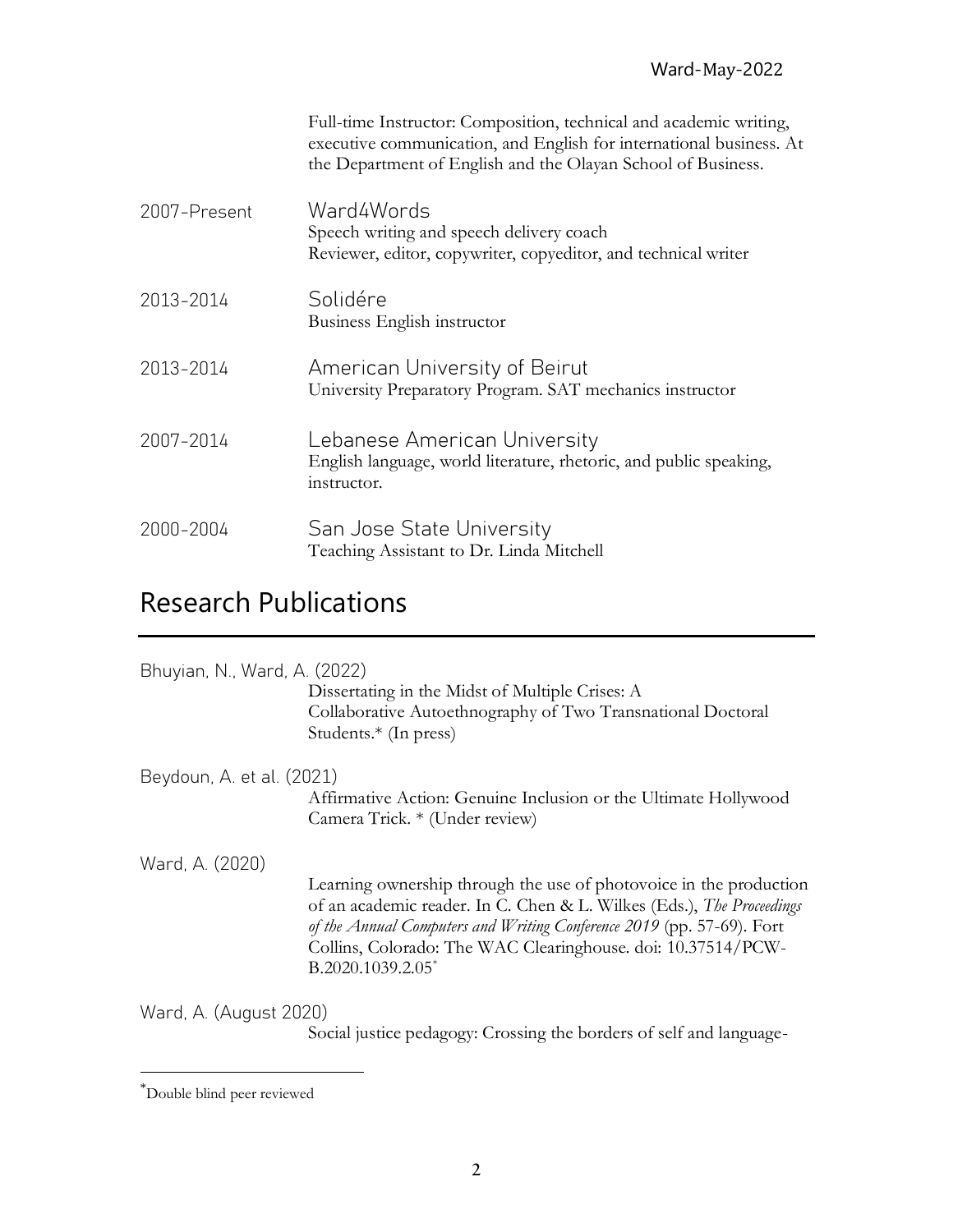teacher identity. *TESOLers for Social Responsibility. http://newsmanager.commpartners.com/tesolsris/issues/2020-08-06/4.html* \*\*

Ward, A. (2009) Women of the Lebanese Mountains: A fight for edification. *Women's Studies International Forum*, Elsevier, *32*(5).

### General Publications

| 2018         | Ward, Abir, Hodeib, Heba, Lincoln, Kathryn, Moughabghab, Emma,<br>Rantisi, Rima, Sinno, Zane. Eds. Pages Apart. Educart, Print.                                                             |
|--------------|---------------------------------------------------------------------------------------------------------------------------------------------------------------------------------------------|
| 2015         | Sinno, Zane, Bioglu-Karkanawi, Lina, Fleszar, Dorota, Jarkas, Najla,<br>Moughabghab, Emma, Nish, Jennifer, Rantisi, Rima, and Abir Ward.<br>Eds. Shifting Narratives. Educart, 2015. Print. |
| Nov. 5, 2011 | Ward, Abir. "The Gender Politics of Lebanese Pop Music." Newsletter.<br>Lebanese American University.                                                                                       |

## Academic Presentations

Ward, A. & Moghabghab, E.

(2022, May 19-21) *Social Media Activism as a Form of Multiliteracy in the Lebanese Uprisings* Computers and Writing, East Carolina University Greenville, North Carolina, United States.

Ward, A (2022, May 19-21)

*CCCC Wikipedia Initiative for Knowledge Equity in Writing Studies in Coverage* Computers and Writing, East Carolina University Greenville, North Carolina, United States.

Ward, A (2022, Apr 8)

*Representation of Arab Women on Wikipedia: Student Engagement in Culture-Oriented Writing Projects*  12th International Conference on Effective Teaching and Learning*.* American University of Beirut, Beirut, Lebanon.

Ward, A (2022, Jan 28)

*Using Community Building Exercises to Teach Digital Writing Skills*

<sup>\*\*</sup> Invited and peer reviewed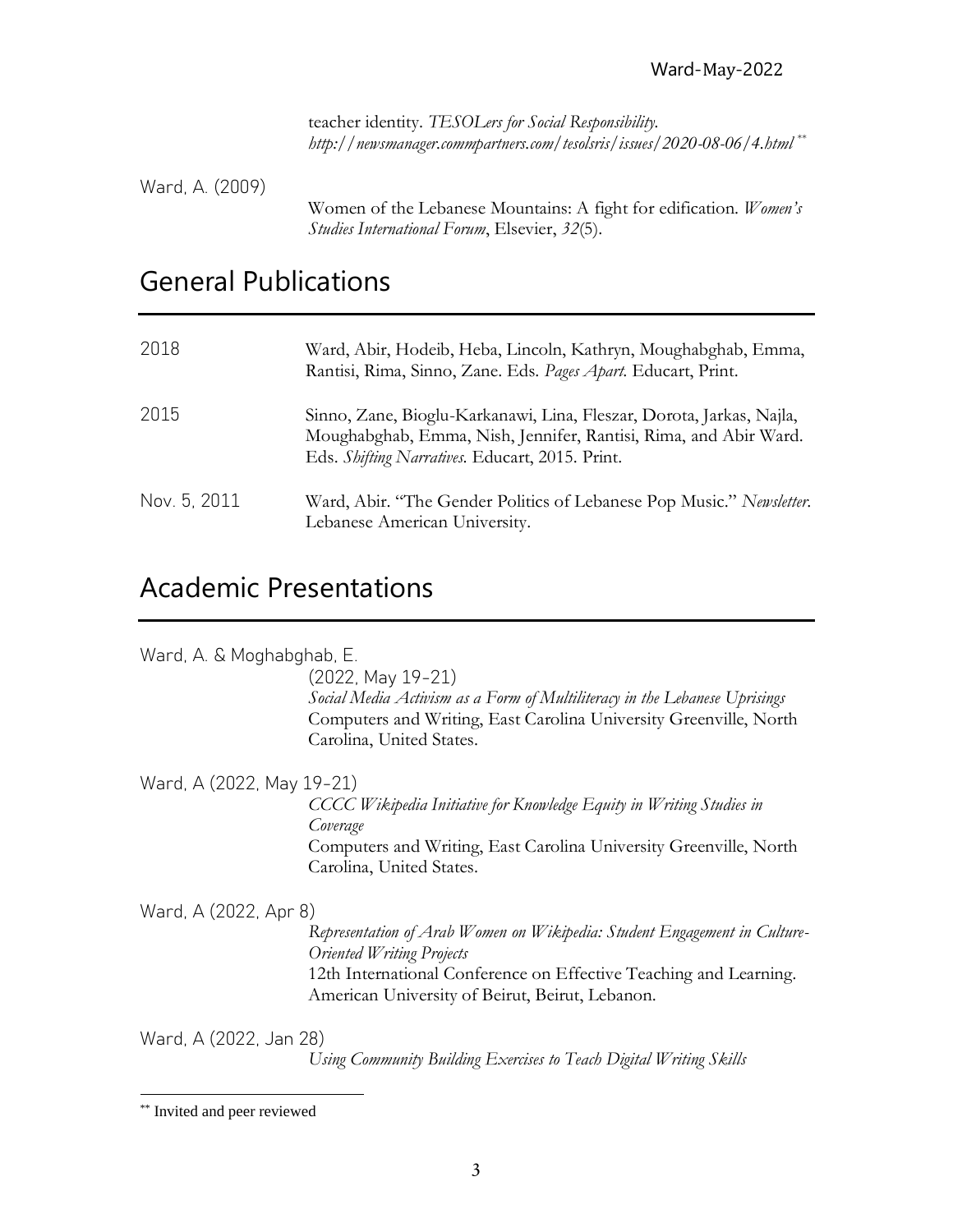#### GSOLE Online Conference 2022

Ward, A (2021, Oct 8-10) *2Rāth: To Digitally Preserve Arab Literary Heritage.* WikiConference North America 2021

Ward, A (2020, May 14-17) *Preserving Literary Heritage: A Collaboration between Wikipedia, AUB Libraries, and the Communication Skills Program as a form of Activism*. Computers and Writing, East Carolina University Greenville, North Carolina, United States. https://candwcon.org/2020/ [Cancelled due to Covid-19]

Ward, A. & Charafeddine, F. (2020, January 15-18) *Love Triangle: A Collaboration between Wikipedia, AUB Libraries, and Communication Skills Courses in Teaching Academic Writing.*  American International Consortium for Academic Libraries. Kuwait City, Kuwait

Ward, A. (2019, June 20-22) *How Students Learn Ownership through the Use of Photovoice*. Computers and Writing. Michigan State University, Michigan, United States. http://www.digitalwriting.org/CWCON\_FINAL\_PROGRAM.pdf

Ward, A. (2019, February 15-16)

*Photovoice in the Compilation of a Locally Produced Academic Reader*. The Ninth International Conference on Effective Teaching and Learning*.* American University of Beirut, Beirut, Lebanon.

Jarkas, N. Fakhreddine, J. & Ward, A. (2017, February 11-12) *Digitally Enhanced Collaborative Research Writing and the Question of the Author*. The Seventh International Conference on Effective Teaching and Learning in Higher Education. American University of Beirut, Beirut, Lebanon.

### Academic Poster Presentations

Ward, A (2022, Mar 11)

*2Rāth: When Heritage Revamps Traditional Writing Classrooms* Digital Praxis CCCC Chicago, IL 2022

### Invited Keynote/Guest Presentations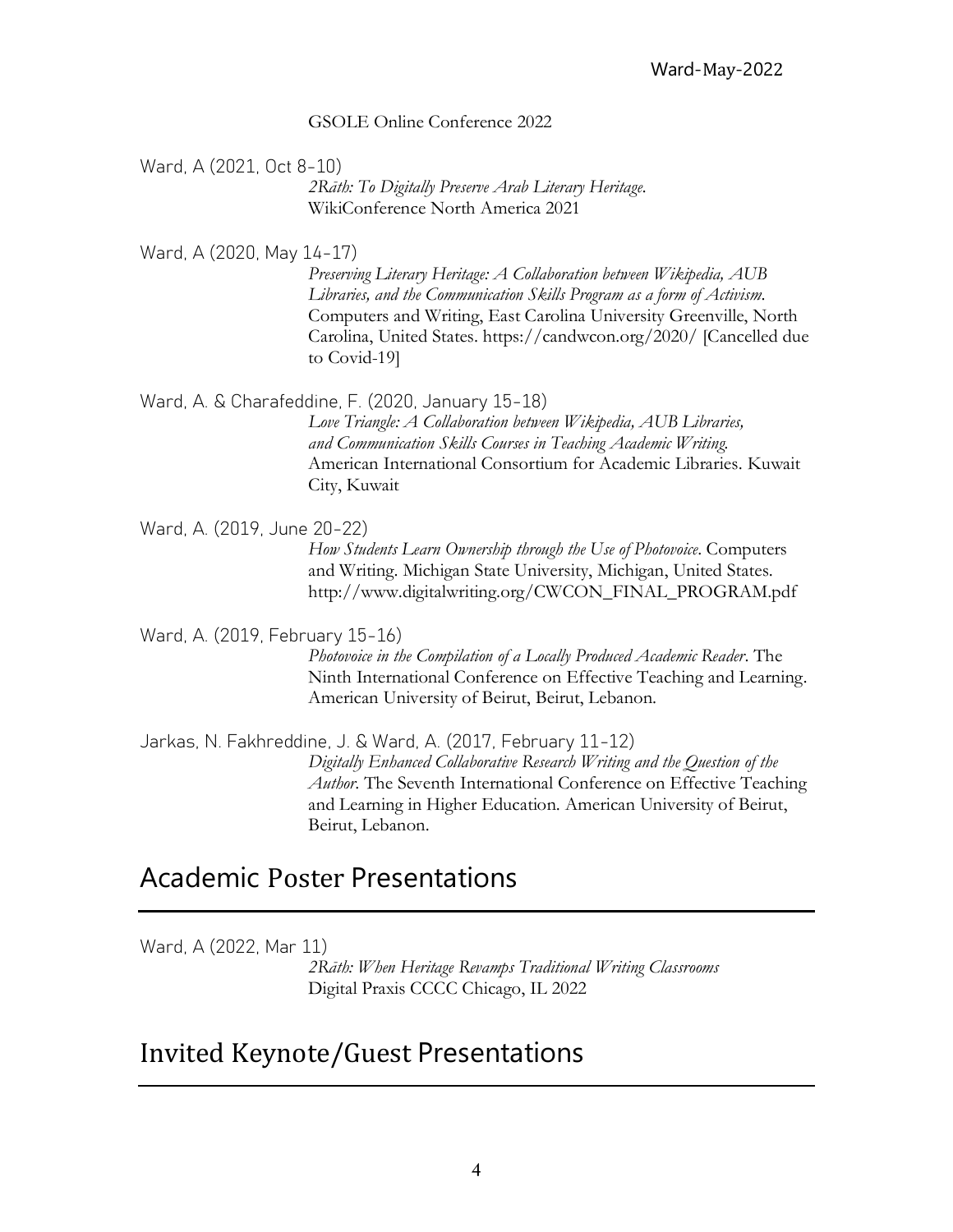Ward, A (2022, May 17)

*When the Sum of All Knowledge Doesn't Quite Add Up: How Students are Tackling Knowledge Equity on Wikipedia* Wikipedia Education

Ward, A (2022, April 29)

*The Cultural Politics of Representation* International Biodiversity Day at the American University of Beirut

### Courses Taught

### Courses taught at the Lebanese American University

#### English 002: Intensive English

Skills taught: reading, writing, listening, and mechanics.

#### English 003: Intensive English

Skills taught: reading, writing, listening, and mechanics.

#### English 009: Remedial English

A required course designed to establish effective reading and writing skills. Emphasis is on the paragraph format ending with the essay format. Oral/aural work and relevant study skills are integrated. Academic style and task-based work are stressed.

#### English 009: Lab

English grammar and mechanics.

#### English 101: English I

A course designed to establish effective reading, writing, oral/aural, and study skills. Emphasis is on the essay. Academic style and task-based work are stressed.

#### English 102: English II

 A required course designed to develop advanced reading and writing skills associated with academic work. Emphasis is on analytical and critical reading of texts as well as on writing in a variety of modes including basic argumentation. Students select a topic, learn to formulate researchable questions, locate appropriate resources in the library and electronic media, organize their findings and cite sources following academic conventions in writing an analytic research paper.

#### English 202: Sophomore Rhetoric

Sophomore Rhetoric is a course for practice in reading and writing (formal and/or creative), critical analysis, evaluation, and formulation of written opinions based on the best possible evidence; and in the methods of formal argumentation. The purpose of the course is to develop critical reading, critical thinking, and critical writing; develop formal argumentation strategies, and source-based argument analysis; develop skills of literary analysis, and argumentative analysis based on essays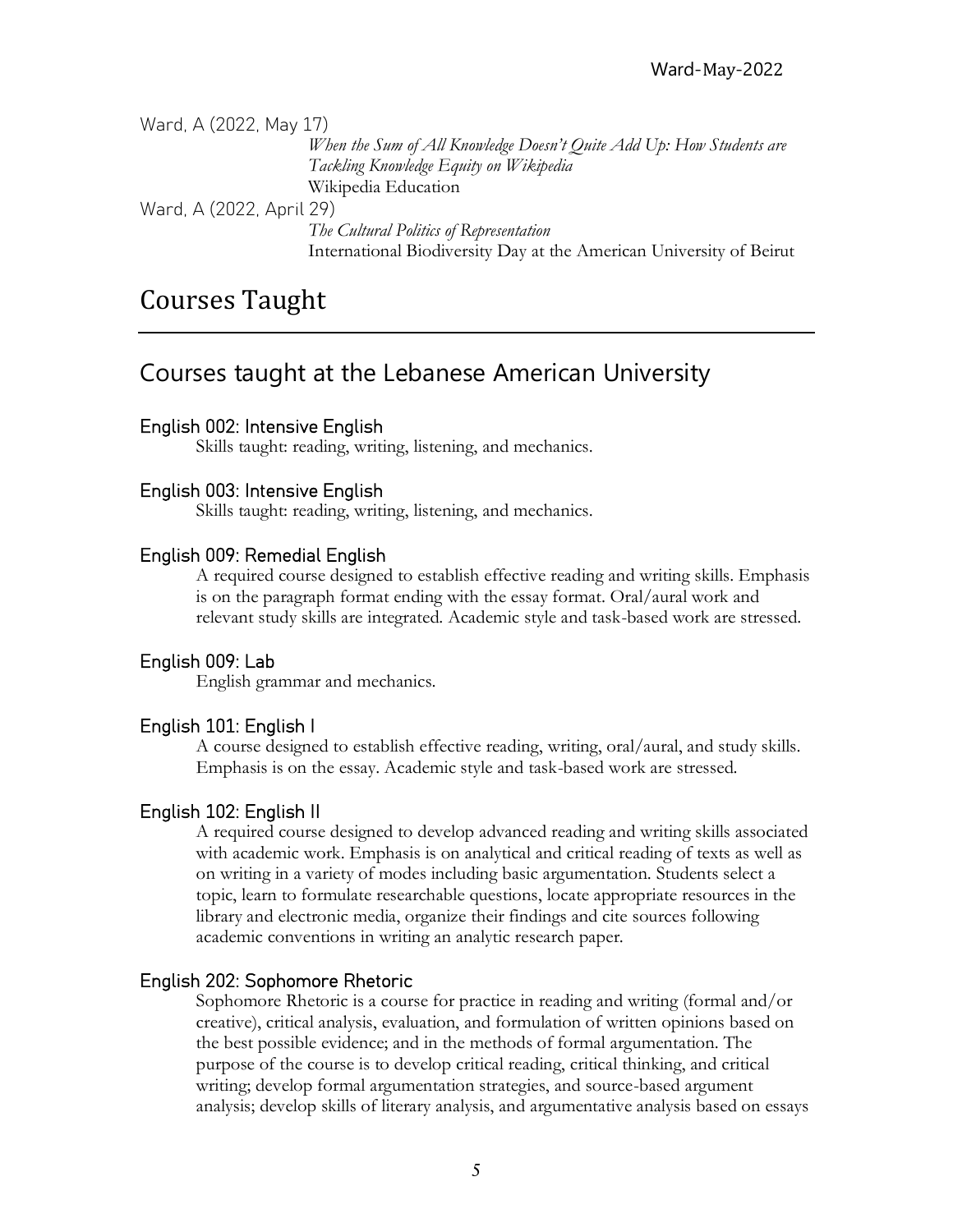and literary texts. The course aims at reinforcing and sharpening the students' analytical reading and writing skills as well as expanding their ability to critique, analyze literary texts, and synthesize information from a variety of disciplines and for argumentative purposes.

#### English 203: Fundamentals of Oral Communication

A course on the fundamentals of oral communication along with practice in platform speaking in exposition and persuasion. Emphasis is placed on the use of correct and effective language as well as organizational skills in preparing, delivering, and evaluating different types of oral presentations.

#### English 211: Survey of English Literature I

This course offers a critical study of literature from the ancient world through the Renaissance with emphasis on the European and Mediterranean traditions. Readings chosen emphasize themes that continue to resonate in the present.

#### English 212: Survey of English Literature II

This course offers a critical study of literature from the Renaissance to modern times with emphasis on the European and Mediterranean traditions.

### Courses taught at the American University of Beirut

#### UPEN 002

Preparatory courses in critical reading, writing, structure, listening, and speaking. University Preparatory Program.

#### UPEN 003

Preparatory courses in critical reading, writing, structure, listening, and speaking. University Preparatory Program.

#### English 102: English Composition

 English 102 is designed to upgrade students' overall proficiency level in English and enrich their exposure to a range of discourse. It develops fluency and accuracy of communication through reading and writing for critical thinking. Freshmen students should expect their final grade in the course to count toward their GPA. Sophomore students' final grade will only be counted toward their GPA in the semester they take the course and will later be dropped from their record.

#### English 203: Academic Writing

 English 203 is a sophomore level academic writing course designed specifically for the AUB student who will think, read, and write critically about contemporary themes and texts provided in its custom reader, *Pages Apart,* edited by AUB Instructors for the Anglophone Middle Eastern student. Throughout the semester, students explore the various stages of the writing process, learn how to invent and develop ideas, write multiple drafts, review peers' essays, and evaluate and reflect on their own writing, which should demonstrate the use of key rhetorical devices and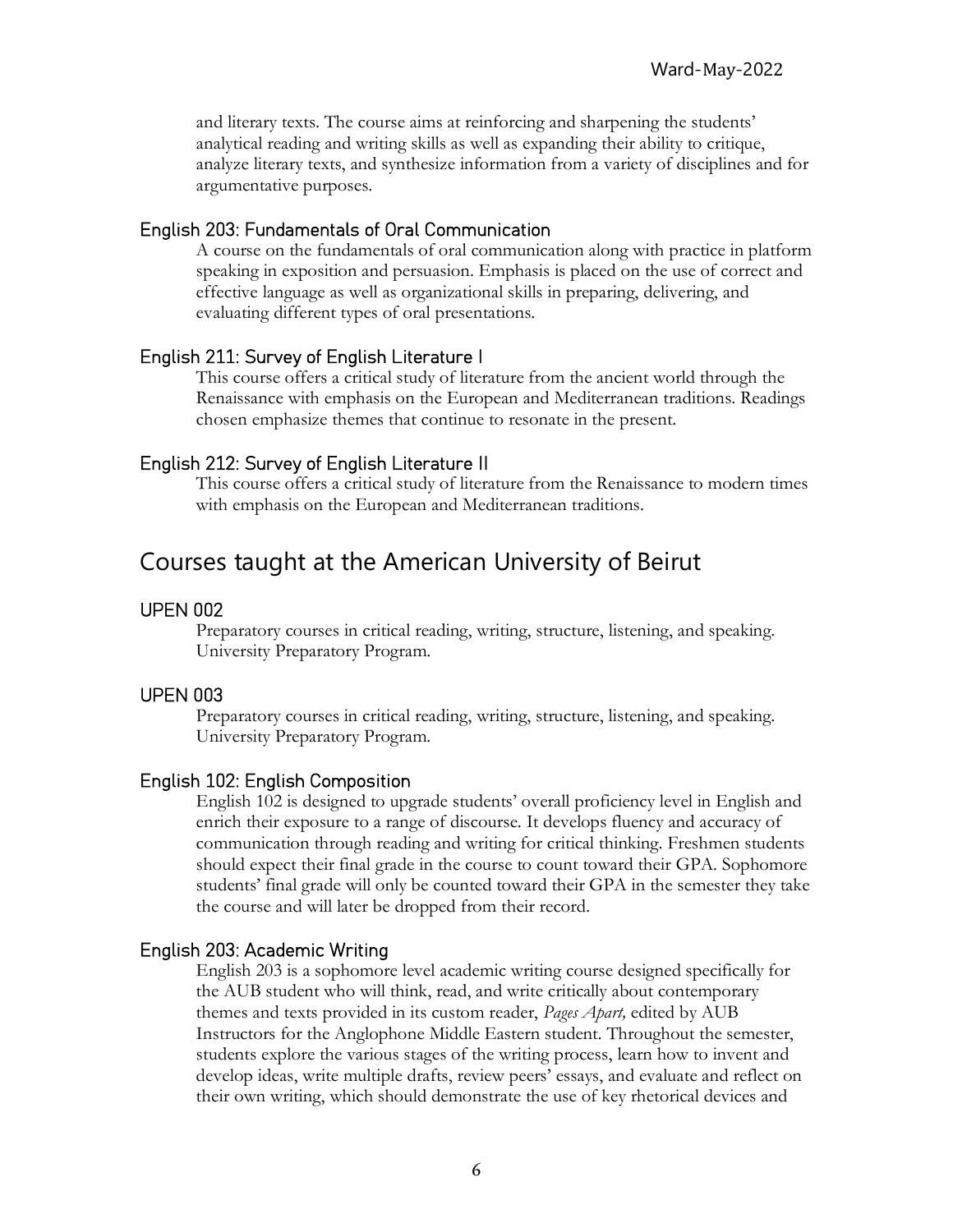rich content that are inherent in effective writing. This course seeks to develop students' intellectual viewpoints and a writing voice through open class discussions; self-reflection developed through regular journaling; and reflective pieces on their writing. Combining a stronger self-knowledge with the understanding of the conventions of academic writing, students will produce approximately 40 pages of both formal and informal writing that ask questions and investigate possible answers through reflection, analysis, and synthesis.

#### English 204: Advanced Academic Writing

English 204 provides training in writing analyses, syntheses and critiques of advanced college-level texts. Throughout the semester, students polish their research skills by examining and evaluating different aspects of argumentation. The course culminates in an argumentative research paper.

#### English 206: Technical Writing

English 206 immerses engineering students in the best practices of technical communication for their discipline. It focuses on making complex information accessible to different audiences while emphasizing evidence-based argumentation appropriate for specific contexts. Special attention is given to style, conventions, the recursive technical writing process, research methodology, and collaboration.

#### English 208: English for International Business

This course introduces business students to English as practiced in international business situations. Students are trained in effective business communication of different types and purposes. Through critical thinking, information literacy, collaborative work, and ethical consideration, students will have the opportunity to use appropriate and distinctive business style, tone, and format while reacting to audience and purpose.

#### EMBA 581: Executive Communication for the Executive Master of Business Administration program

 This course is designed to help executives further refine their communication delivery and style to different audiences and settings. Specifically, the course focuses on the interpersonal level of communication, by highlighting the knowledge and skills necessary for delivering better presentations to team or larger groups, as well as for providing one on one feedback to peers or subordinates. This course adopts a practical approach and provides a hands-on experience using virtual reality in order to help participants further refine their communication skills.

### Professional Activity

Feb 2, 2022 Organizer of Lebanon's second Art + Feminism Edit-a-thon part of 2Rāth's effort to bridge the gender gap in representation of Arab women on Wikipedia. In collaboration with CCCC Wikipedia, MEPI, AUB Libraries, AUB Press, and Women and Gender Studies (AUB).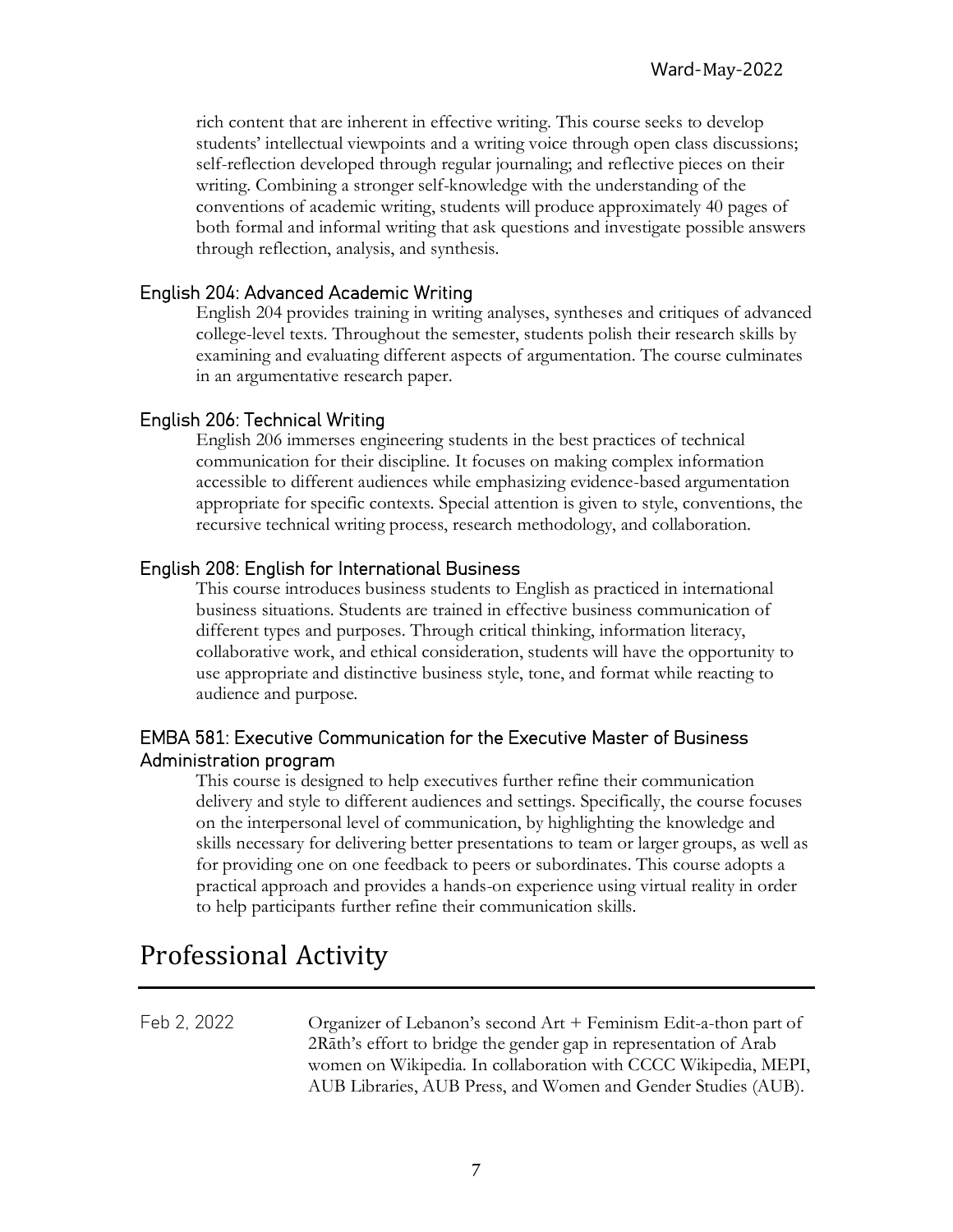| Nov 18, 2021 | Organizer of Lebanon's first Art + Feminism Edit-a-thon part of<br>2Rāth's effort to bridge the gender gap in representation of Arab<br>women on Wikipedia.                                                              |
|--------------|--------------------------------------------------------------------------------------------------------------------------------------------------------------------------------------------------------------------------|
| 2021-2022    | CCCC Wikipedia Graduate Fellow. Mentor: Dr. Charles Bazerman.                                                                                                                                                            |
| 2021         | Emirates Literacy Foundation collaborator. 2021. Creating 15,000<br>Wikipedia pages about Arab authors.                                                                                                                  |
| 2021-2022    | Wikipedia Education mentor. 2021-2022.                                                                                                                                                                                   |
| Feb 2020     | Peer reviewer. Peer-reviewed an article for the WPCT--Inspiring<br>Pedagogical Connections (an academic journal that publishes articles<br>on the intersections of composition, applied linguistics, and<br>pedagogy).   |
| Mar 2019     | Peer reviewer. Peer-reviewed two articles for the WPCT--Inspiring<br>Pedagogical Connections (an academic journal that publishes articles<br>on the intersections of composition, applied linguistics, and<br>pedagogy). |
| 2016-2019    | Writer and Assessor of the English Entrance Exam. AUB.                                                                                                                                                                   |
| 2013         | Public speaking trainer. Effet.                                                                                                                                                                                          |
| 2007-2008    | Copywriter, translator, & editor. Bank of Beirut.                                                                                                                                                                        |
| 2006         | Executive Coordinator of the international conference<br>"Discrimination and Tolerance in the Middle East," Lebanese<br>American University. Humanities Division. 2006.                                                  |
| 2006-2007    | Graduate Assistant. Lebanese American University. Department of<br>English.                                                                                                                                              |
| 2000-2002    | Teaching Assistant. San Jose State University. Department of<br>English.                                                                                                                                                 |

## Professional Editing

| 2013 | Translator. Intercai Mondiale Limited. Management consultancy for<br>the telecommunications, media, and IT sectors. |
|------|---------------------------------------------------------------------------------------------------------------------|
| 2013 | Reviewer and editor. Lebanese American University: Academic<br>Catalog.                                             |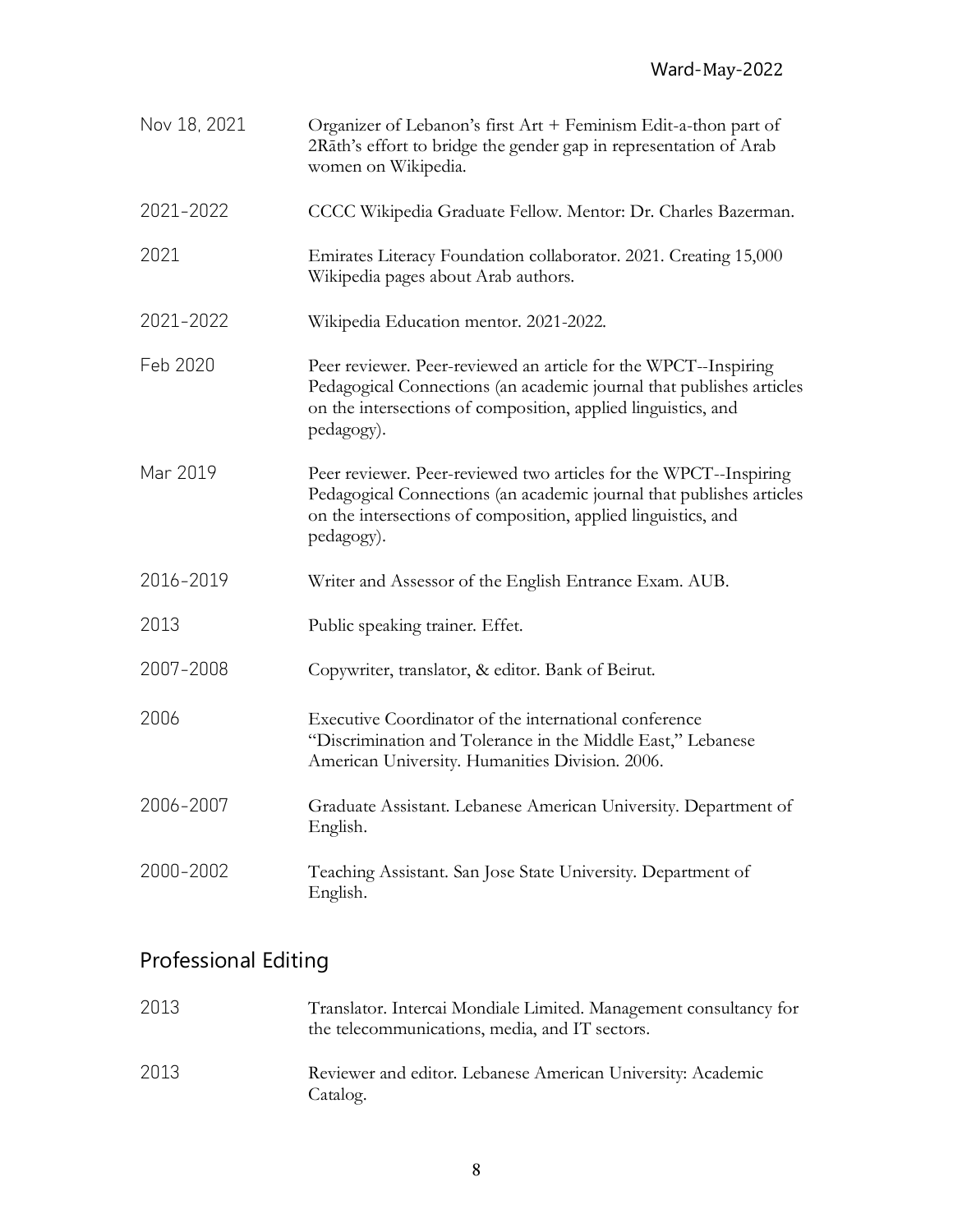| 2013 | Compiler. Read, Reason, Write: An Argument Text and Reader (LAU<br>Special Edition).                                                                                                     |
|------|------------------------------------------------------------------------------------------------------------------------------------------------------------------------------------------|
| 2015 | Book reviewer. The Third Sex. Joumana Haddad. Al-Saqi.                                                                                                                                   |
| 2012 | Reviewer. Superman is an Arab. Journana Haddad. Westbourne Press.                                                                                                                        |
| 2010 | Translator and editor. United Nations Development Program.<br>Mainstreaming conservation of migratory soaring birds into key<br>productive sectors along the Rift Valley/Red Sea Flyway. |
| 2007 | Data collector and reviewer. Masculine Identity in the Fiction of the Arab<br>East since 1967 by Samira Aghacy.                                                                          |

## Service Activities/Community Projects

| 2018-2020    | Participant with English 203, 204, 206 students in the $13th$ , $14th$ , &<br>15 <sup>th</sup> annual IBDAA poster forum. In collaboration with the Nature<br>Conservation Center, IBDAA addresses a sustainable development<br>goal affecting Lebanon and the region through youth innovation and<br>ideation. |
|--------------|-----------------------------------------------------------------------------------------------------------------------------------------------------------------------------------------------------------------------------------------------------------------------------------------------------------------|
| 2019-Present | Member. Women Faculty Alliance. AUB.                                                                                                                                                                                                                                                                            |
| 2020-Present | Member. eLearning Committee at the Faculty of Arts and Sciences.<br>AUB.                                                                                                                                                                                                                                        |
| 2019-Present | Wikipedia Project. This project's aim is to digitize the Lebanese and<br>pan-Arab literary heritage by researching and producing articles about<br>Lebanese and Arab authors who have no digital presence on the<br>Web. This is in collaboration with JAFET Librarians at AUB and<br>English 203 students.     |
| 2019         | Judge. AUB's 25 <sup>th</sup> Annual Science, Mathematics, and Technology<br>Fair.                                                                                                                                                                                                                              |
| 2016-Present | Co-curator and speaker trainer. TEDxAUB.                                                                                                                                                                                                                                                                        |
| 2016         | Organizer. Spoken word poetry workshops with Dasha Kelly<br>Hamilton (Spoken Word Poet of the Year).                                                                                                                                                                                                            |
| 2017-Present | Faculty Advisor. Toastmasters, AUB Chapter.                                                                                                                                                                                                                                                                     |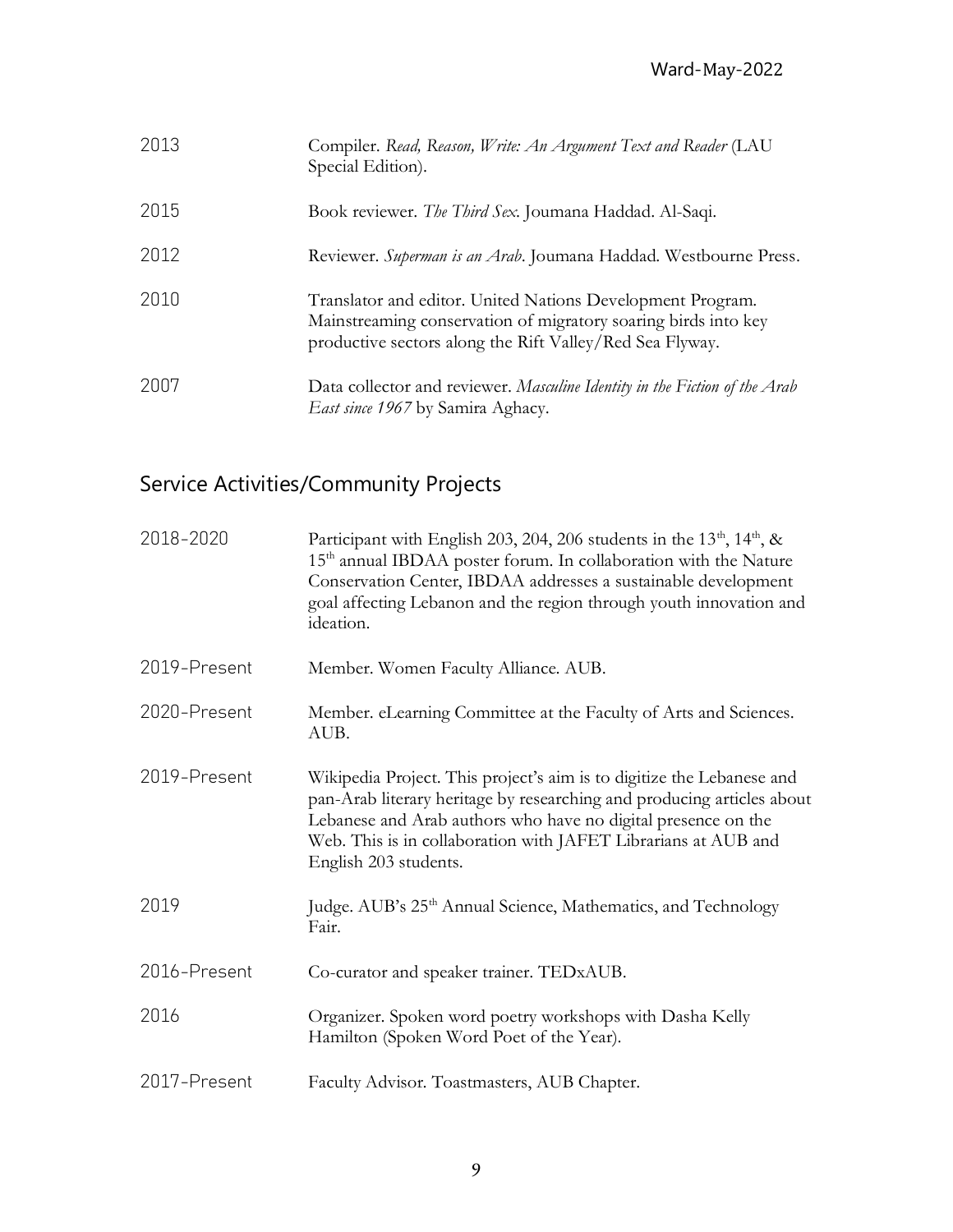| 2017-Present                  | Faculty Advisor. Health Club at AUB.                                                                                              |  |
|-------------------------------|-----------------------------------------------------------------------------------------------------------------------------------|--|
| 2013-Present                  | Faculty Advisor. Syrian Cultural Club at AUB.                                                                                     |  |
| 2016                          | Faculty Advisor: Live Love AUB.                                                                                                   |  |
| 2015                          | Organizer. AUB's Student Academic Conference (with Kathryn Ruth<br>Lincoln).                                                      |  |
| 2016-2017                     | Chair. Celebration of Student Writing. AUB.                                                                                       |  |
| 2014                          | Member of the Committee. Celebration of Student Writing. AUB.                                                                     |  |
| 2012-2016                     | Speaker trainer & member of the organizing committee. TEDxLAU.                                                                    |  |
| 2011-2013                     | Initiator, curator, and trainer. Haas Mroue Creative Writing<br>Workshop. Lebanese American University.                           |  |
| 2009-2010                     | Organizer of creative writing workshops. Center for Lebanese<br>Heritage (Henri Zoghaib).                                         |  |
| 2007                          | Founder and organizer. LAU's Annual Poetry Competition. Lebanese<br>American University.                                          |  |
| 2005                          | Tenure Compiler for Professor Linda Mitchell. San Jose State<br>University.                                                       |  |
| 2001                          | Founding member of the English Society at San Jose State<br>University.                                                           |  |
| 2000-2005                     | Organizer of poetry readings and cultural events. San Jose State<br>University.                                                   |  |
| Trainings/Workshops Conducted |                                                                                                                                   |  |
| Mar 5, 2022                   | Trainer. "Public Speaking for Professional and Business<br>English." MBA program at the Olayan School of Business, AUB.           |  |
| Feb 26, 2022                  | Trainer. "Public Speaking for Professional and Business<br>English." Online MBA program at the Olayan School of Business,<br>AUB. |  |

May 4-7, 2021 Trainer. "Writing & Editing your Research." Continuing Medical Education Office (CRI), AUB.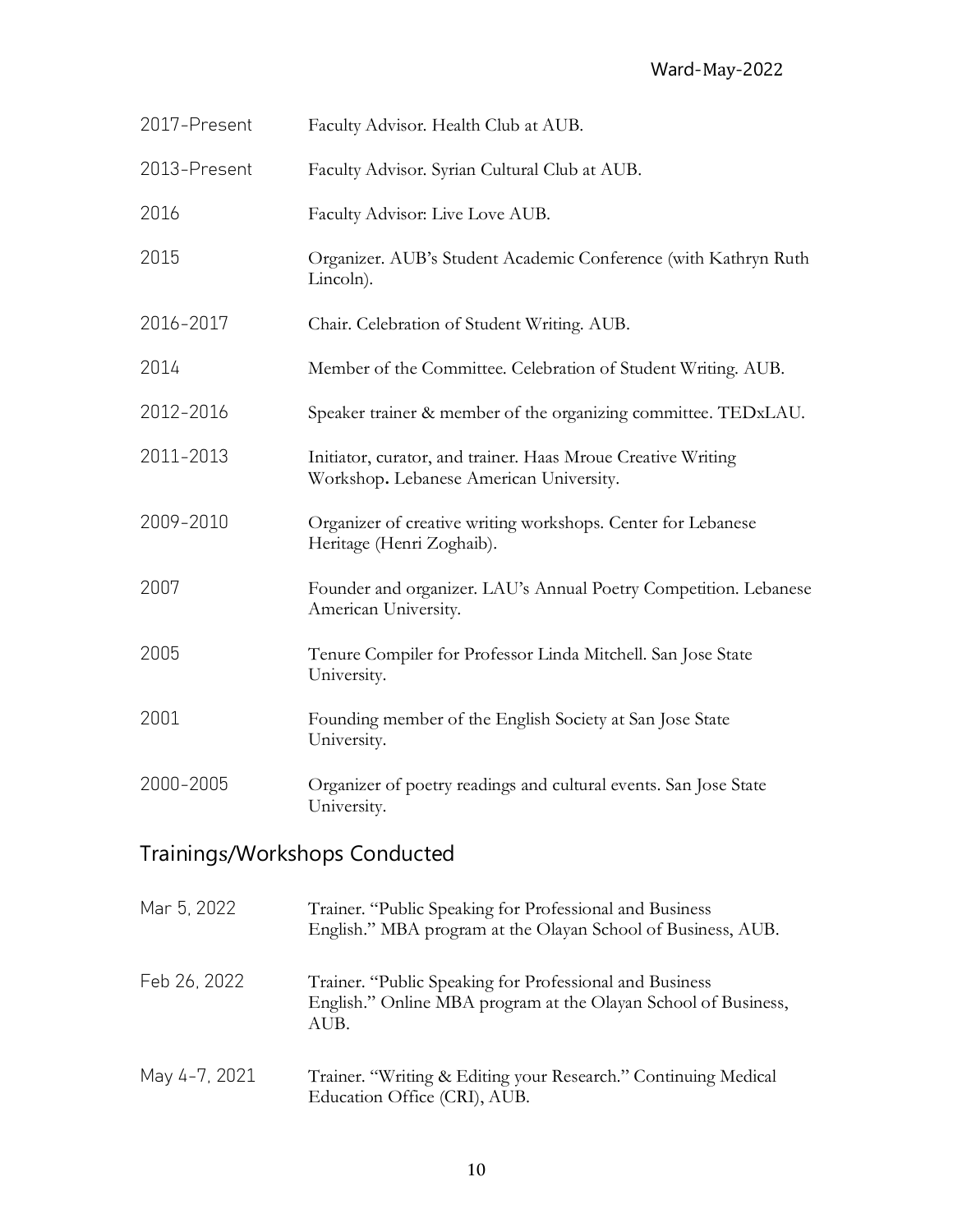| Feb 6, 2021   | Trainer. "Public Speaking for Professional and Business<br>English." Online MBA program at the Olayan School of Business,<br>AUB.                                                                    |
|---------------|------------------------------------------------------------------------------------------------------------------------------------------------------------------------------------------------------|
| Nov 6, 2020   | Workshop facilitator. Science Writing Seminar. School of Nursing,<br>AUB.                                                                                                                            |
| Jan 10, 2020  | Trainer. AMENAH II. Communication Skills Training for Peer<br>Educators and Community Workers. American University of Beirut.                                                                        |
| Feb 2019      | Trained Hassan Slika, AUB's representative, for the English-<br>Speaking Union's National Public Speaking Competition that took<br>place at the Lebanese American University.                        |
| Nov 2017      | Trainer. "Communication and Writing Skills for Graduating Seniors."<br>Department of Industrial Engineering. AUB.                                                                                    |
| Apr 4, 2017   | Trainer. "Communicating Across Cultures." The Leadership Program<br>at the Office of Student Affairs. AUB.                                                                                           |
| 2015          | Trainer. United Lebanon Youth Project (ULYP). Helped prepare and<br>train 90 Palestinian students from various UNRWA schools to take<br>and pass the SAT.                                            |
| May 10, 2014  | Workshop facilitator. "Trash Poetry." The 4 <sup>th</sup> Annual Haas Mroue<br>Creative Writing Workshop. Lebanese American University.                                                              |
| June 10, 2011 | Founder/facilitator/trainer. The Annual Haas Mroue<br>Creative Writing Workshop. Lebanese American University.                                                                                       |
| 2010          | Workshop facilitator/trainer. Creative writing workshops at the<br>Lebanese American University as part of Beirut World Book Capital.<br>Center for Lebanese Heritage. Lebanese American University. |
| May 15, 2009  | Founder/organizer/trainer. Lebanese American University's First<br>Annual Poetry Competition.                                                                                                        |

### Professional Training Received (2019 Onward)

|  | October 22, 2021 | Getting Started with WikiProject Writing Workshop |
|--|------------------|---------------------------------------------------|
|--|------------------|---------------------------------------------------|

September 1, 2021 Writing a Wikipedia Assignment (Webinar). Facilitated by Helaine Blumenthal (Senior Program Manager at Wikipedia Education).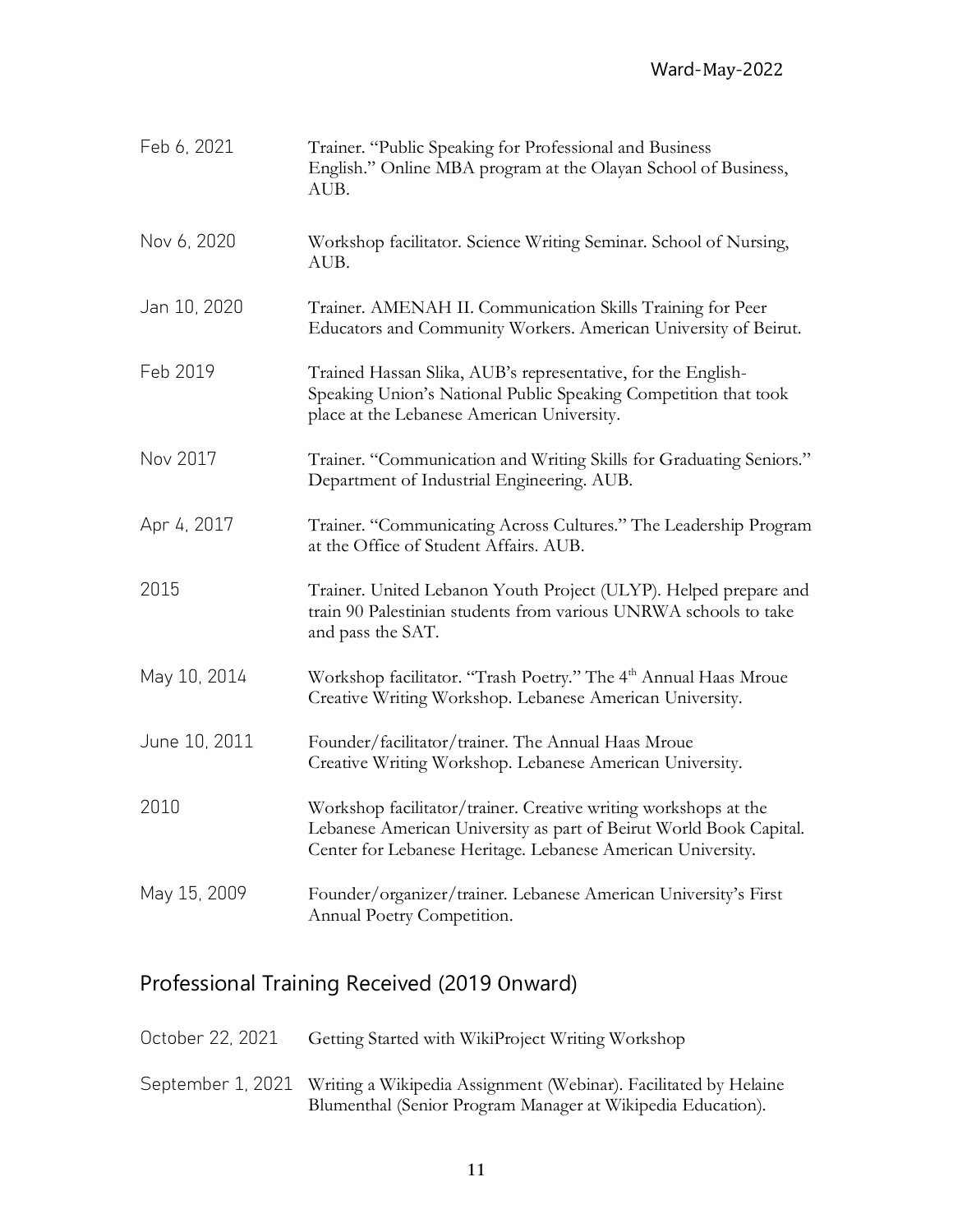| August 31, 2021  | Publishing in academic Journals: How to increase your chance of<br>acceptance (Webinar). Taylor and Francis. Facilitated by Victoria<br>Babbit.                                                                                                                                                                                                                      |
|------------------|----------------------------------------------------------------------------------------------------------------------------------------------------------------------------------------------------------------------------------------------------------------------------------------------------------------------------------------------------------------------|
| May 4-7, 2021    | Publishing your Medical Research. Continuing Medical<br>Education Office (CRI), AUB.                                                                                                                                                                                                                                                                                 |
| November 5, 2020 | Grant writing workshops. Part of IUP's Professionalization<br>Workshops (Webinar). Facilitated by Matthew Vetter & Melanie<br>Holm.                                                                                                                                                                                                                                  |
| Fall 2019 & 2020 | Teacher-training session in how to use and implement Wikipedia<br>component in one's classrooms. Wikipedia Education.                                                                                                                                                                                                                                                |
| April 25, 2020   | Trust-building and criticality. Lebanese American University.<br>Facilitator: Reine Azzi.                                                                                                                                                                                                                                                                            |
| March 7, 2020    | Teacher knowledge and identifying assumptions and givens (Standard<br>English and native speaker fluency). Lebanese American University.<br>Facilitator: Reine Azzi.                                                                                                                                                                                                 |
| May 9, 2020      | Languaging and common fallacies. Lebanese American University.<br>Facilitator: Reine Azzi.                                                                                                                                                                                                                                                                           |
| May 16, 2020     | Course material and target culture. Lebanese American University.<br>Facilitator: Reine Azzi.                                                                                                                                                                                                                                                                        |
| May 23, 2020     | Critical 'political' teacher training and development. Lebanese<br>American University. Facilitator: Reine Azzi.                                                                                                                                                                                                                                                     |
| May 4-5, 2019    | Collaborative Digital Liberal Arts Pedagogy: Integrating Projects and<br>Methodologies into Your Course—Jeff McClurken. Digital<br>Humanities Institute, Beirut.                                                                                                                                                                                                     |
| May 3, 2019      | Introduction to Digital Editing Using TEI-Till Grallert. Digital<br>Humanities Institute, Beirut.                                                                                                                                                                                                                                                                    |
| Spring, 2019     | The Scholarly Identity workshop part of IUP's professionalization<br>workshops. The workshop illumined the arts of CV writing by<br>explicating the difference between résumés and CVs, explaining the<br>structure, rhetoric, ordinality of categories and CV list hierarchies,<br>and exploring strategies for building and tailoring CVs to jobs and<br>contexts. |

## Conferences, Forums, and Symposia Attended (2017 onward)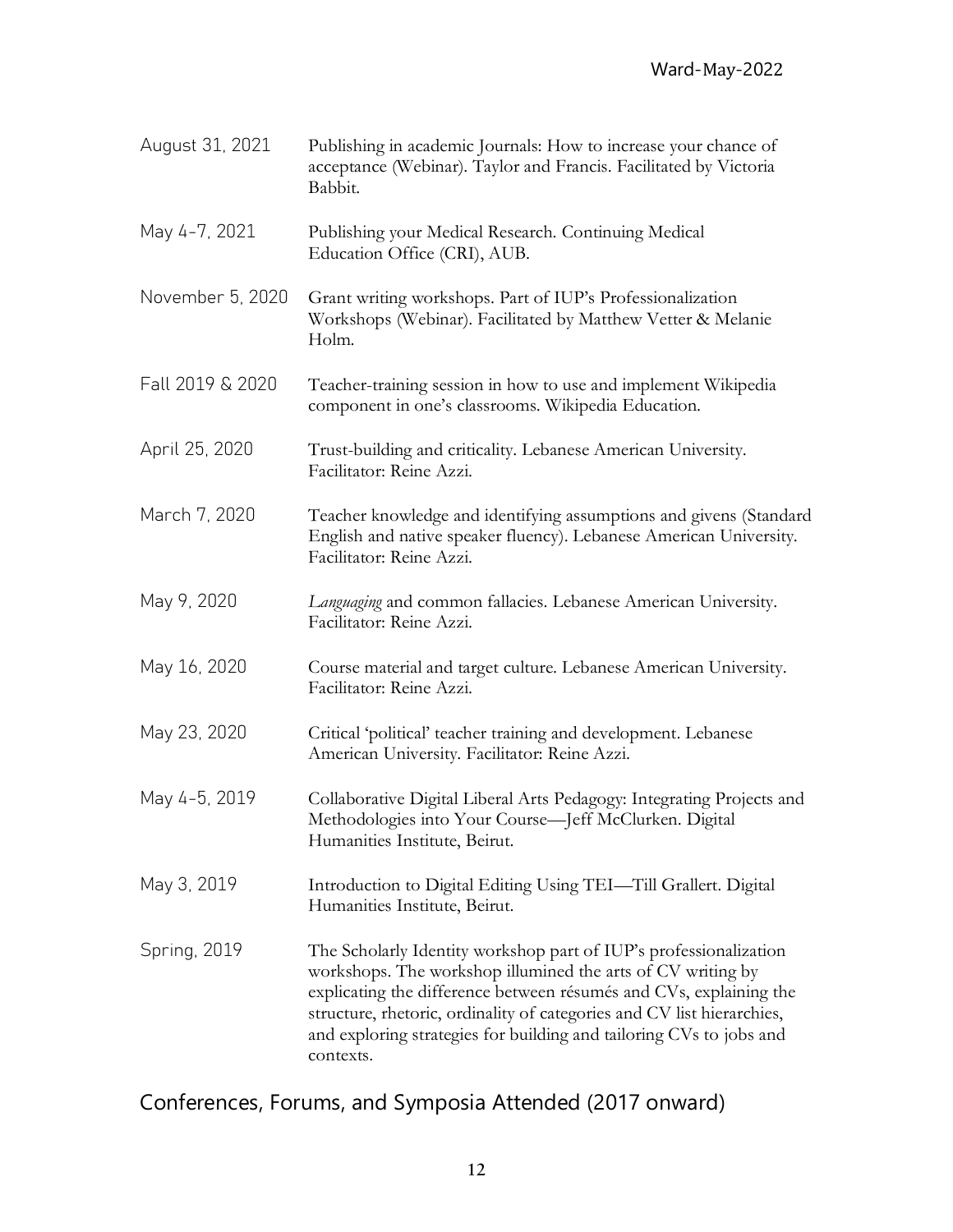| 2019            | Member of Phi Kappa Phi, Indiana University of Pennsylvania<br>Chapter                                                                          |
|-----------------|-------------------------------------------------------------------------------------------------------------------------------------------------|
| July 12, 2019   | Composition and Applied Linguistics Summer Program Research<br>Forum held at Indiana University of Pennsylvania.                                |
| 2019            | Symposium on Teaching and Learning held at the Rafic Harin<br>University (HRU).                                                                 |
| Feb 15-16, 2019 | The Ninth International Conference on Effective Teaching and Learning.<br>American University of Beirut.                                        |
| 2018            | Symposium on Teaching and Learning held at Université-Saint Esprit<br>de Kaslik (USEK).                                                         |
| 2017            | Symposium on Teaching and Learning held at University of<br>Balamand.                                                                           |
| February, 2017  | The Seventh International Conference on Effective Teaching and Learning in<br>Higher Education. American University of Beirut. Beirut, Lebanon. |

# Grants and Fellowships

| 2021-2022     | Wikimedia Foundation. $$1500$ . Rapid grant for the Art + Feminism<br>Edit-a-thon organized at AUB in November 2021 and February<br>2022.                                                            |
|---------------|------------------------------------------------------------------------------------------------------------------------------------------------------------------------------------------------------|
| 2021-2022     | United States Department of State Middle East Partnership Initiative<br>and the AUB Tomorrow's Leaders Gender Scholars Program<br>(MEPI-TLS). \$5000. Research grant for gender and women's studies. |
| 2021-2022     | CCCC Wikipedia Graduate Fellowship Program. \$2000.                                                                                                                                                  |
| December 2020 | Ford Foundation. \$1 Million. Collaborated on the writing of the<br>proposal with PI Wassim el-Hajj, Associate Dean, Faculty of Arts<br>and Sciences.                                                |
| March 25 2020 | Indiana University of Pennsylvania. Student Scholarship of \$3000.                                                                                                                                   |
| January 2020  | AMICAL. American International Consortium of Academic<br>Libraries. \$1500. Travel and accommodation grant to attend<br>AMICAL 2020 held at the American University in Kuwait.                       |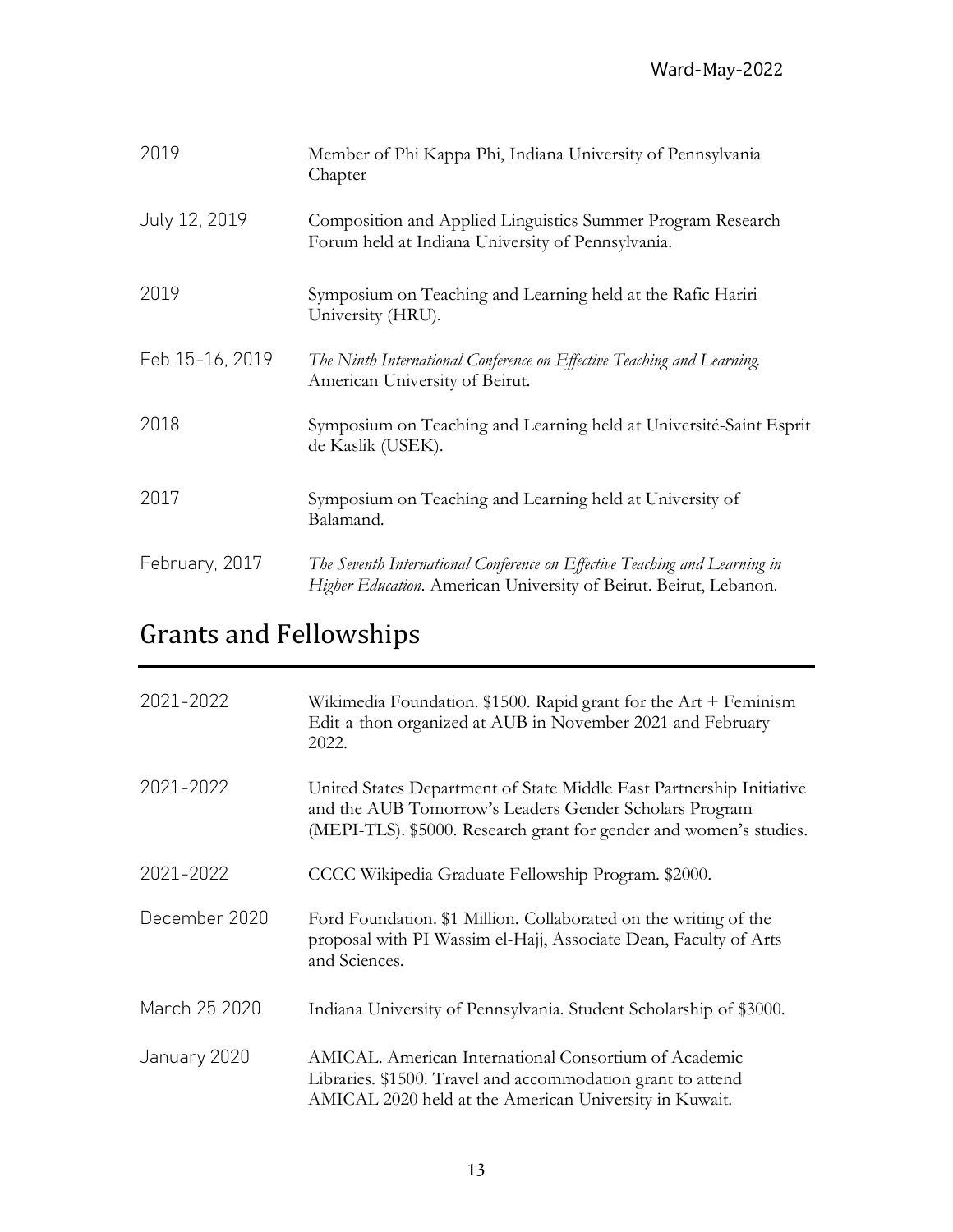| June 2019        | American University of Beirut. \$1500. Travel and accommodation<br>grant to attend the Computers and Writing Conference at Michigan<br>State University. |
|------------------|----------------------------------------------------------------------------------------------------------------------------------------------------------|
| <b>July 2019</b> | Indiana University of Pennsylvania. \$750. Travel and accommodation<br>grant to attend a conference of choice.                                           |

## Academic Awards, Honors Received

### Academic Awards and Honors Received

| 2005                            | James D. Phelan Literary Award (Metrical Poetry).                                                                                                       |
|---------------------------------|---------------------------------------------------------------------------------------------------------------------------------------------------------|
| 2002                            | James D. Phelan Literary Award (Metrical Poetry).                                                                                                       |
| 2002                            | San Jose State University. Outstanding Achievement in Diversity<br>Award.                                                                               |
| 2002                            | San Jose State University. Mentor Program Award.                                                                                                        |
| 2001                            | San Jose State University. Outstanding Achievement in Diversity<br>Award.                                                                               |
| 2001                            | San Jose State University. Mentor Program Award.                                                                                                        |
| <b>Acknowledgments Received</b> |                                                                                                                                                         |
| 2009                            | Contemporary Matriarchies in Cameroonian Francophone Literature. Cheryl<br>Toman                                                                        |
| 2006                            | Letter-Writing Manuals from Antiquity to the Present. Ed. by Carol Poster<br>and Linda C. Mitchell. Columbia, SC: University of South Carolina<br>Press |
| 2001                            | Grammar Wars: Language as a Cultural Battlefield in Seventeenth-and<br>Eighteenth-Century England. Aldershot, England: Ashgate Press.                   |

## Membership in Professional Organizations